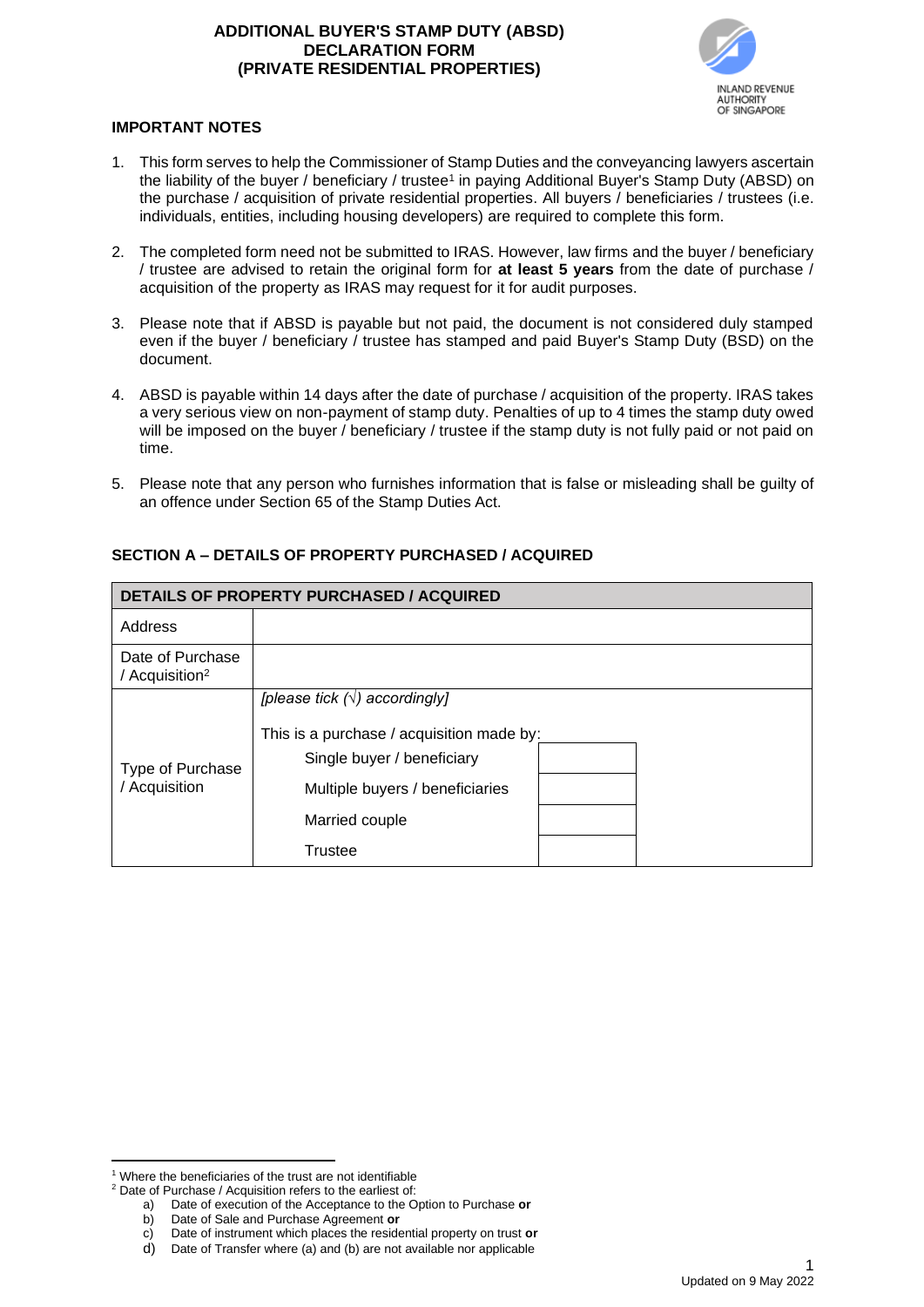|                                         | [please tick $(\sqrt{})$ accordingly]                                                                                                                                                                                                                                                         |                                                                  |                                                                  |  |  |  |
|-----------------------------------------|-----------------------------------------------------------------------------------------------------------------------------------------------------------------------------------------------------------------------------------------------------------------------------------------------|------------------------------------------------------------------|------------------------------------------------------------------|--|--|--|
|                                         | Joint owners have equal shares in property?                                                                                                                                                                                                                                                   |                                                                  |                                                                  |  |  |  |
|                                         | Yes                                                                                                                                                                                                                                                                                           |                                                                  |                                                                  |  |  |  |
|                                         | No                                                                                                                                                                                                                                                                                            |                                                                  |                                                                  |  |  |  |
| Joint Ownership                         | If no, please state the fractional interest held by each joint owner:                                                                                                                                                                                                                         |                                                                  |                                                                  |  |  |  |
| (includes multiple<br>buyers / multiple | Name of Buyer / Beneficiary                                                                                                                                                                                                                                                                   |                                                                  | Ownership                                                        |  |  |  |
| beneficiaries /                         |                                                                                                                                                                                                                                                                                               | (in %)                                                           |                                                                  |  |  |  |
| married couple)                         | 1                                                                                                                                                                                                                                                                                             |                                                                  |                                                                  |  |  |  |
|                                         | 2                                                                                                                                                                                                                                                                                             |                                                                  |                                                                  |  |  |  |
|                                         | 3                                                                                                                                                                                                                                                                                             |                                                                  |                                                                  |  |  |  |
|                                         |                                                                                                                                                                                                                                                                                               |                                                                  |                                                                  |  |  |  |
| Purchase /<br>Acquisition<br>via Trust  | If the property is acquired under a Trust arrangement, please state the date of<br>Declaration of Trust:                                                                                                                                                                                      |                                                                  |                                                                  |  |  |  |
|                                         | [please tick $(\sqrt{})$ accordingly]                                                                                                                                                                                                                                                         |                                                                  |                                                                  |  |  |  |
|                                         | Is this purchase / acquisition subject to ABSD?                                                                                                                                                                                                                                               |                                                                  |                                                                  |  |  |  |
|                                         | Yes                                                                                                                                                                                                                                                                                           |                                                                  |                                                                  |  |  |  |
|                                         | No                                                                                                                                                                                                                                                                                            |                                                                  |                                                                  |  |  |  |
|                                         | If yes, please select the ABSD rate (you may refer to Table A for reference):                                                                                                                                                                                                                 |                                                                  |                                                                  |  |  |  |
|                                         | For purchase/acquisition                                                                                                                                                                                                                                                                      | For purchase/acquisition                                         |                                                                  |  |  |  |
|                                         | before 16 Dec 2021                                                                                                                                                                                                                                                                            | on or after 16 Dec 2021                                          |                                                                  |  |  |  |
|                                         | 5%                                                                                                                                                                                                                                                                                            | 5%                                                               |                                                                  |  |  |  |
|                                         | 12%                                                                                                                                                                                                                                                                                           | 17%                                                              |                                                                  |  |  |  |
|                                         | 15%                                                                                                                                                                                                                                                                                           | 25%                                                              |                                                                  |  |  |  |
|                                         | 20%                                                                                                                                                                                                                                                                                           | 30%<br>35%                                                       |                                                                  |  |  |  |
|                                         | 25%                                                                                                                                                                                                                                                                                           | 40%                                                              |                                                                  |  |  |  |
|                                         | 30%                                                                                                                                                                                                                                                                                           |                                                                  |                                                                  |  |  |  |
| Liability of ABSD                       | Table $A -$ for reference only                                                                                                                                                                                                                                                                |                                                                  |                                                                  |  |  |  |
|                                         | Buyer's profile (if there is more than<br>1 buyer, the profile with the highest<br>ABSD rate would apply)                                                                                                                                                                                     | <b>ABSD rate before</b><br>16 Dec 2021                           | ABSD rate on or<br>after 16 Dec 2021                             |  |  |  |
|                                         | SC buying 1 <sup>st</sup> residential property                                                                                                                                                                                                                                                | 0%                                                               | 0%                                                               |  |  |  |
|                                         | SC buying 2 <sup>nd</sup> residential property                                                                                                                                                                                                                                                | 12%                                                              | 17%                                                              |  |  |  |
|                                         | SC buying 3 <sup>rd</sup> and subsequent<br>residential property                                                                                                                                                                                                                              | 15%                                                              | 25%                                                              |  |  |  |
|                                         | SPR buying 1 <sup>st</sup> residential property                                                                                                                                                                                                                                               | 5%                                                               | 5%                                                               |  |  |  |
|                                         | SPR buying 2 <sup>nd</sup> residential property                                                                                                                                                                                                                                               | 15%                                                              | 25%                                                              |  |  |  |
|                                         | SPR buying 3 <sup>rd</sup> and subsequent<br>residential property                                                                                                                                                                                                                             | 15%                                                              | 30%                                                              |  |  |  |
|                                         | Foreigners buying any residential<br>property                                                                                                                                                                                                                                                 | 20%                                                              | 30%                                                              |  |  |  |
|                                         | Entities buying any residential property                                                                                                                                                                                                                                                      | 25%                                                              | 35%                                                              |  |  |  |
|                                         | Housing Developers buying any<br>residential property                                                                                                                                                                                                                                         | $25%^{3}$<br>Plus additional 5% <sup>4</sup><br>(non-remittable) | $35%^{3}$<br>Plus additional 5% <sup>4</sup><br>(non-remittable) |  |  |  |
|                                         | where SC and SPR refer to Singapore Citizen and Singapore Permanent Resident respectively,<br>and Housing Developers refer to entities in the business of construction and sale of housing units<br>with respect to the subject property acquired, including trustees for housing developers. |                                                                  |                                                                  |  |  |  |

<sup>&</sup>lt;sup>3</sup> Housing developers will also be subject to the ABSD rate of 25% or 35% (whichever is applicable) for entities. Developers may apply for remission of this 25% or 35% ABSD rate (whichever is applicable), subject to conditions.<br><sup>4</sup> This 5% ABSD for developers and trustees for housing developers is in addition to the 25% or 35% ABSD rate (whichever is applicab

entities and trustees. This 5% ABSD will not be remitted, and is to be paid upfront upon purchase of residential property.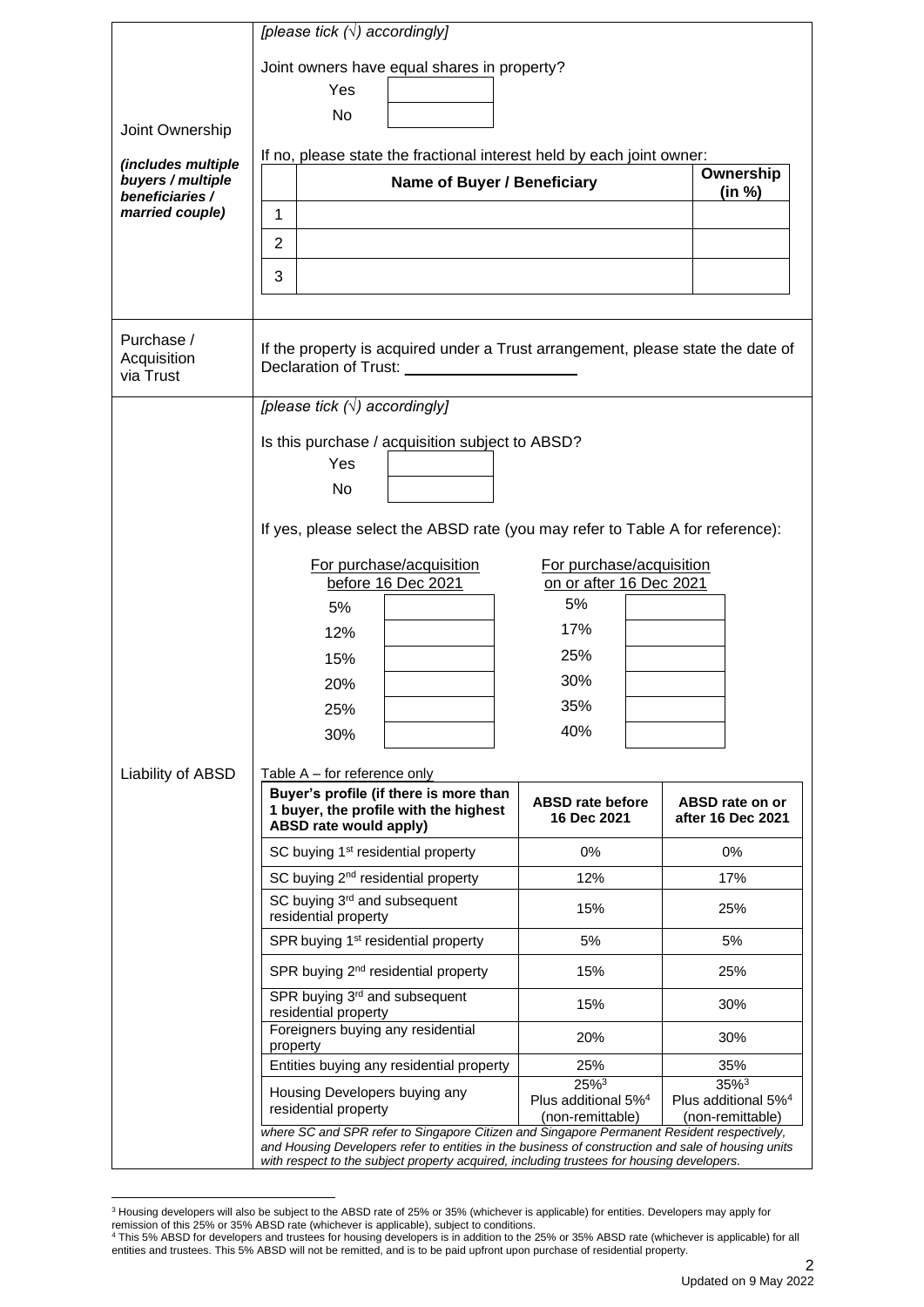| Buyer's profile (if there is more than 1 buyer, the<br>profile with the highest ABSD rate would apply)                                                               | ABSD rate on or after 9<br>May 2022 |
|----------------------------------------------------------------------------------------------------------------------------------------------------------------------|-------------------------------------|
| Trustee buying any residential property                                                                                                                              | 35%                                 |
| At the point of purchase, does this purchase / acquisition qualify for ABSD<br>remission?<br>Yes<br>No.                                                              |                                     |
| If yes, please select the applicable ABSD remission.<br>Stamp Duties (Free Trade Agreements) (Remission of ABSD) Rules                                               |                                     |
| Stamp Duties (Spouses) (Remission of ABSD) Rules – Rule 3 <sup>5</sup><br>Stamp Duties (Matrimonial Proceedings) (Remission) Rules                                   |                                     |
| Stamp Duties (Housing Developers) (Remission of ABSD) Rules <sup>6</sup><br>Stamp Duties (Non-Licensed Housing Developers) (Remission of<br>ABSD) Rules <sup>6</sup> |                                     |
| Others. Please state:                                                                                                                                                |                                     |

#### **SECTION B – DETAILS OF BUYER / BENEFICARY**

For buyer / beneficiary who is an individual i.e. SC, SPR or Foreigner, please complete Section B1. For buyer / beneficiary who is an entity (including housing developer), please complete Section B2.

# **Section B1 – For individual buyer / beneficiary<sup>7</sup>**

(Please use a separate sheet if the space provided is insufficient)

You are to list all residential properties whether wholly or partially owned prior to this purchase / acquisition. Ownership of residential property would include among others, acquisition of property via inheritance / matrimonial proceedings or as beneficial owner under a trust. For acquisition via inheritance / matrimonial proceedings, ownership will be based on date of transfer.

|          | If you own a shophouse with residential component or living quarters, you are to include it in the |  |  |  |  |  |  |
|----------|----------------------------------------------------------------------------------------------------|--|--|--|--|--|--|
| listing. |                                                                                                    |  |  |  |  |  |  |

| <b>Details of Buyer / Beneficiary</b>                       | <b>Address of Properties</b><br><b>Owned Prior to This</b><br><b>Purchase / Acquisition</b> | <b>Wholly</b><br><b>Owned</b> | Co-owned<br>/ Partially<br><b>Owned</b> |                                                    |
|-------------------------------------------------------------|---------------------------------------------------------------------------------------------|-------------------------------|-----------------------------------------|----------------------------------------------------|
|                                                             |                                                                                             |                               |                                         | Please tick $(\sqrt{})$ whichever<br>is applicable |
| Name:<br>Citizenship: [please tick $(\sqrt{})$ accordingly] |                                                                                             |                               |                                         |                                                    |
| Singapore Citizen                                           |                                                                                             |                               |                                         |                                                    |
| Singapore Permanent Resident                                |                                                                                             |                               |                                         |                                                    |
| Foreigner                                                   |                                                                                             |                               |                                         |                                                    |
| For foreigner, please state the nationality:                |                                                                                             |                               |                                         |                                                    |

<sup>5</sup> For married couples who purchased the second residential property, the ABSD remission will only be applicable upon the sale of the first residential property within the stipulated period and meeting of all other conditions as prescribed in the Stamp Duties (Spouses) (Remission of ABSD) Rules – Rule 4.

Subject to the entity / trustee providing the necessary undertaking to fulfil the qualifying conditions.

<sup>&</sup>lt;sup>7</sup> For beneficiaries who are identified in the trust instrument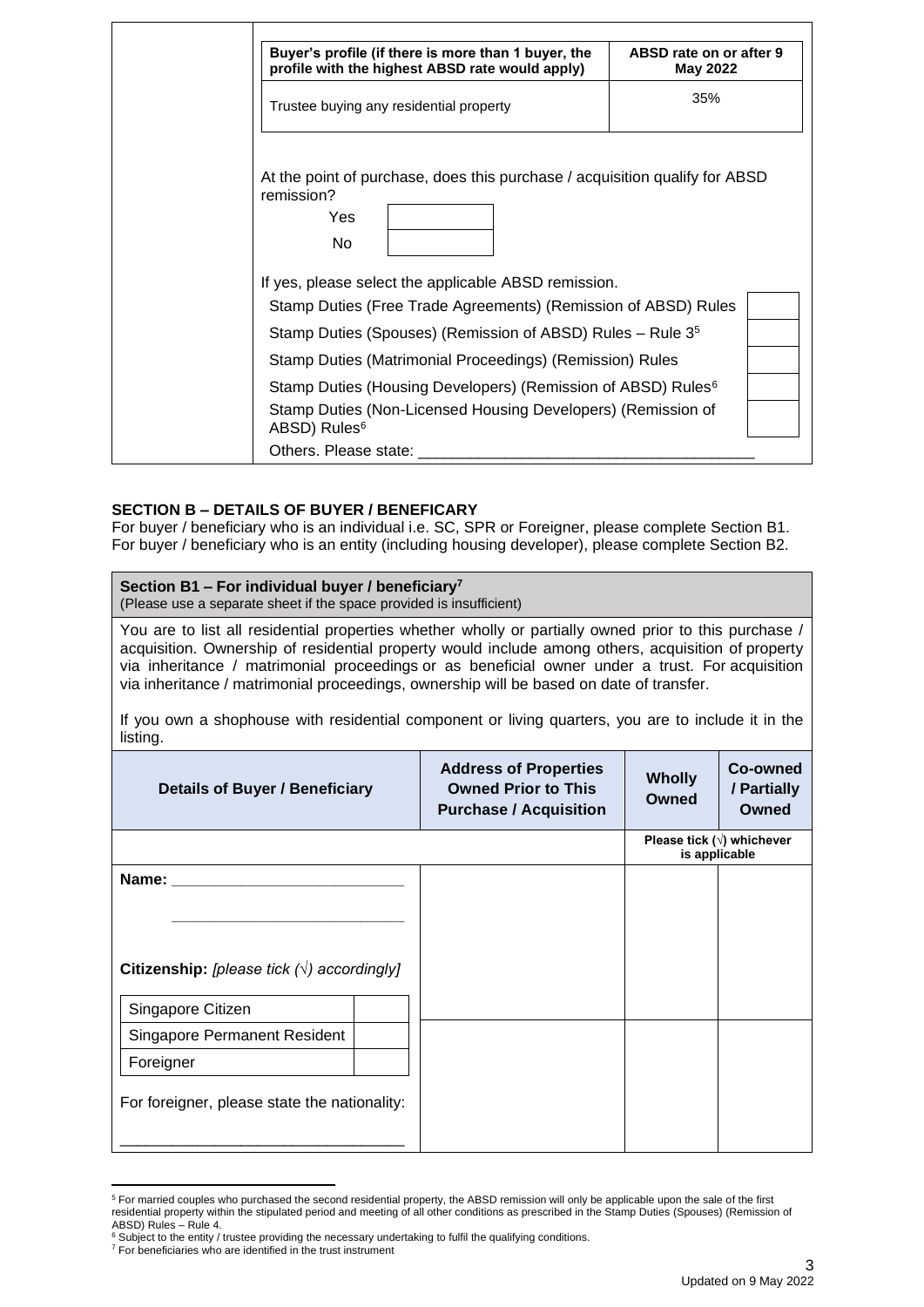| NRIC / FIN / Passport No.:                                              |  |  |
|-------------------------------------------------------------------------|--|--|
|                                                                         |  |  |
| Citizenship: [please tick $(\sqrt{})$ accordingly]<br>Singapore Citizen |  |  |
| Singapore Permanent Resident<br>Foreigner                               |  |  |
| For foreigner, please state the nationality:                            |  |  |
| NRIC / FIN / Passport No.:                                              |  |  |
|                                                                         |  |  |
| Citizenship: [please tick $(\sqrt{})$ accordingly]                      |  |  |
| Singapore Citizen<br><b>Singapore Permanent Resident</b><br>Foreigner   |  |  |
| For foreigner, please state the nationality:                            |  |  |
| NRIC / FIN / Passport No.:                                              |  |  |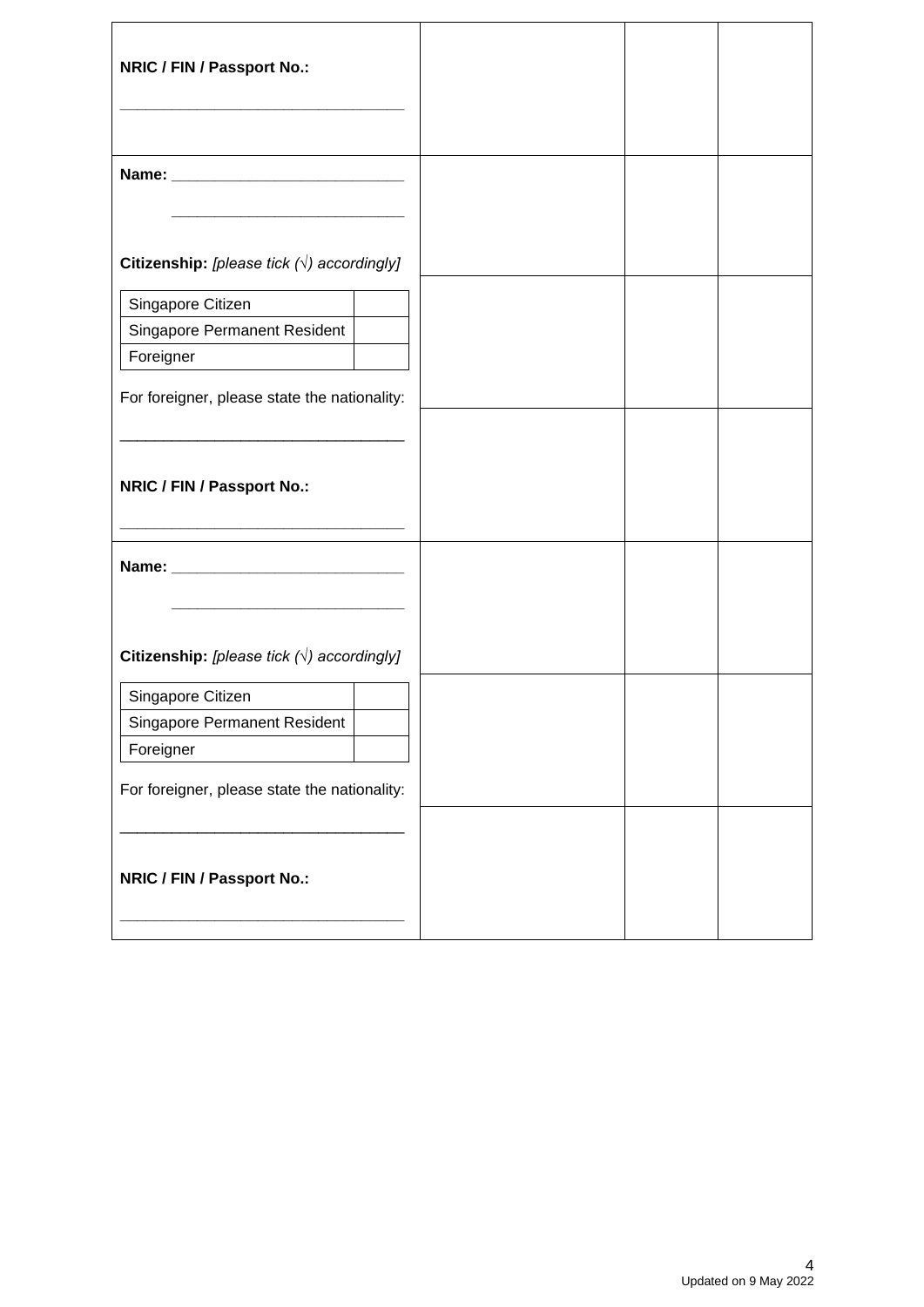| Section B2 - For buyer / beneficiary who is an entity (including housing developer)<br>(Please use a separate sheet if the space provided is insufficient) |                                                                                                                      |  |  |  |  |  |
|------------------------------------------------------------------------------------------------------------------------------------------------------------|----------------------------------------------------------------------------------------------------------------------|--|--|--|--|--|
| <b>Details of Buyer / Beneficiary</b>                                                                                                                      |                                                                                                                      |  |  |  |  |  |
|                                                                                                                                                            |                                                                                                                      |  |  |  |  |  |
| Name:                                                                                                                                                      |                                                                                                                      |  |  |  |  |  |
| <b>Identity Type:</b>                                                                                                                                      | UEN-Business / UEN-Local / UEN-Others / Others<br>(please delete accordingly)                                        |  |  |  |  |  |
| <b>Identity No.:</b>                                                                                                                                       | <u> 1980 - Jan Stein Stein Stein Stein Stein Stein Stein Stein Stein Stein Stein Stein Stein Stein Stein Stein S</u> |  |  |  |  |  |
|                                                                                                                                                            |                                                                                                                      |  |  |  |  |  |
| Name:                                                                                                                                                      |                                                                                                                      |  |  |  |  |  |
| <b>Identity Type:</b>                                                                                                                                      | UEN-Business / UEN-Local / UEN-Others / Others<br>(please delete accordingly)                                        |  |  |  |  |  |
| <b>Identity No.:</b>                                                                                                                                       | <u> 1980 - Jan Stein Stein Stein Stein Stein Stein Stein Stein Stein Stein Stein Stein Stein Stein Stein Stein S</u> |  |  |  |  |  |
|                                                                                                                                                            |                                                                                                                      |  |  |  |  |  |

| Section B3 - For buyer who is a trustee (where beneficiaries of trust are not identifiable)<br>(Please use a separate sheet if the space provided is insufficient) |                                                                                                              |  |  |  |  |
|--------------------------------------------------------------------------------------------------------------------------------------------------------------------|--------------------------------------------------------------------------------------------------------------|--|--|--|--|
| <b>Details of Trustee</b>                                                                                                                                          |                                                                                                              |  |  |  |  |
|                                                                                                                                                                    |                                                                                                              |  |  |  |  |
| Name:                                                                                                                                                              |                                                                                                              |  |  |  |  |
| <b>Identity Type:</b>                                                                                                                                              | NRIC / FIN / Passport No / UEN-Business / UEN-Local / UEN-<br>Others / Others<br>(please delete accordingly) |  |  |  |  |
| <b>Identity No.:</b>                                                                                                                                               |                                                                                                              |  |  |  |  |
|                                                                                                                                                                    |                                                                                                              |  |  |  |  |
| Name:                                                                                                                                                              |                                                                                                              |  |  |  |  |
| <b>Identity Type:</b>                                                                                                                                              | NRIC / FIN / Passport No / UEN-Business / UEN-Local / UEN-<br>Others / Others<br>(please delete accordingly) |  |  |  |  |
| <b>Identity No.:</b>                                                                                                                                               |                                                                                                              |  |  |  |  |
|                                                                                                                                                                    |                                                                                                              |  |  |  |  |